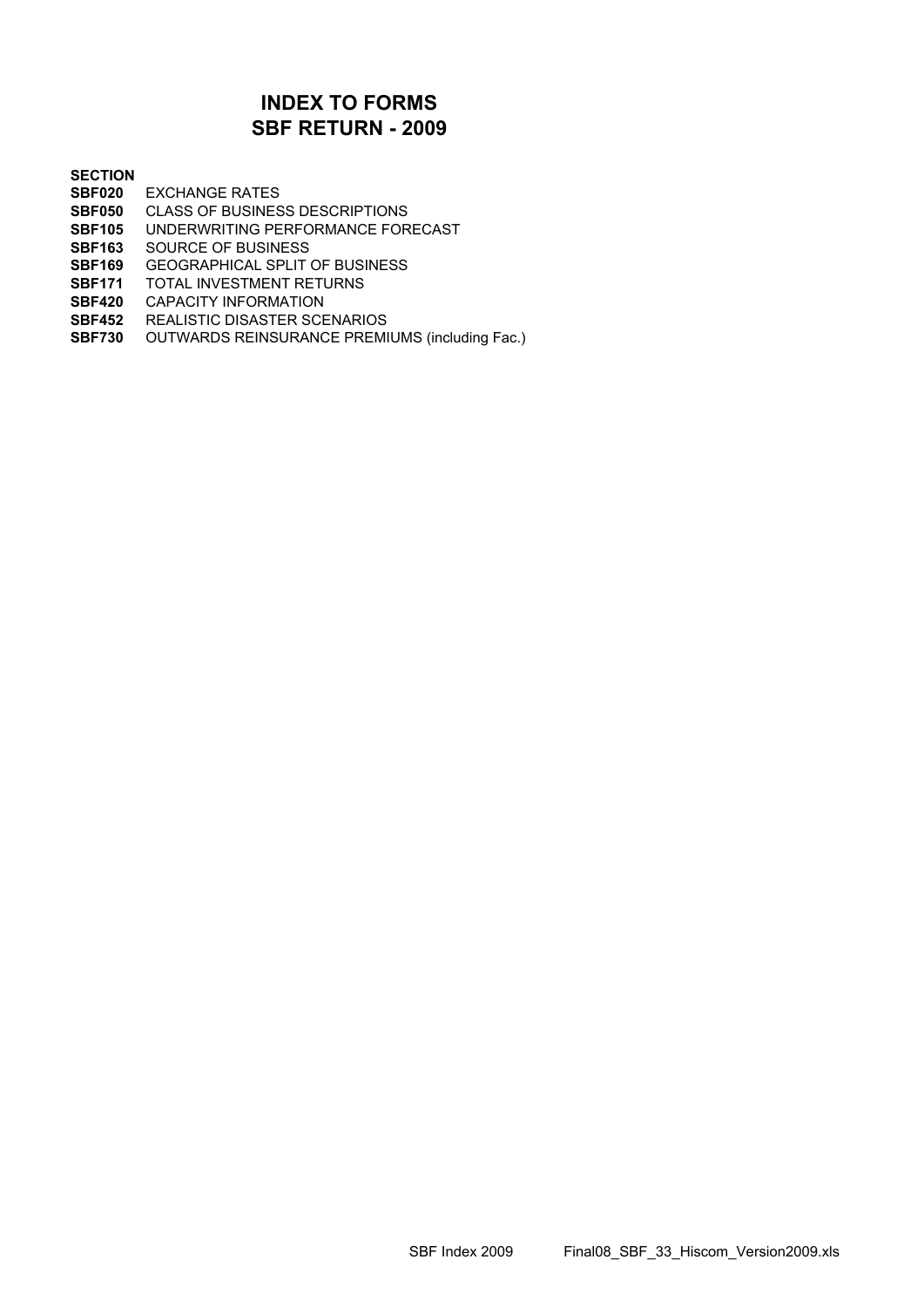# **FRANCHISE PERFORMANCE MANAGEMENT SYNDICATE BUSINESS FORECAST REPORTING PACK**

**Year of Account Managing Agent Managing Agent Code** 

| 33     |
|--------|
| 2009   |
| Hiscox |
| 1915C  |

| <b>Currency</b> | <b>Plan Rate of Exchange for 2009</b> |
|-----------------|---------------------------------------|
| GBP             |                                       |
| CAD             | 2.04                                  |
| <b>EUR</b>      | 1.25                                  |
| USD             | 1.99                                  |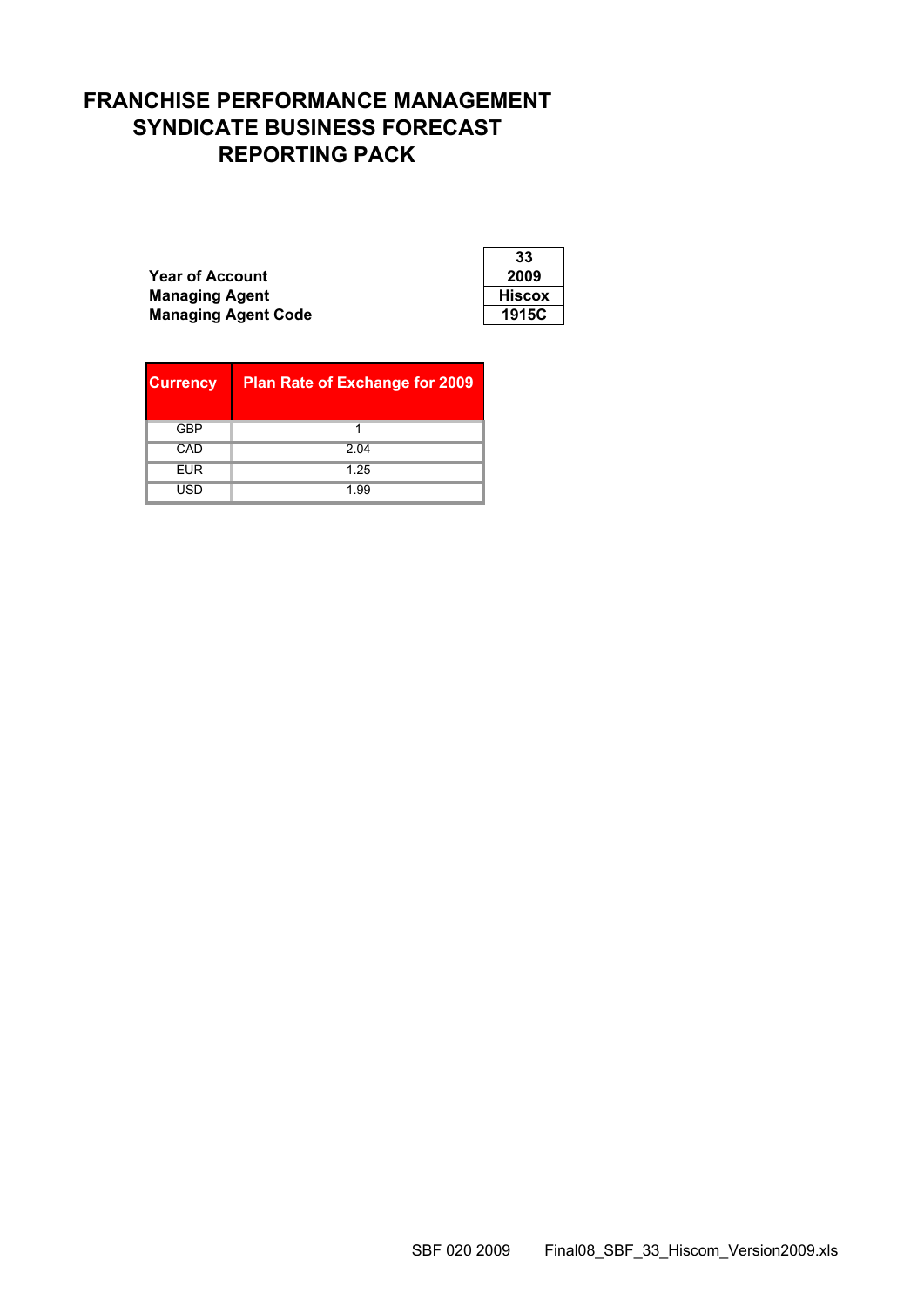# **050 CLASS OF BUSINESS DESCRIPTIONS**

| <b>Class of Business Name</b>   |
|---------------------------------|
| Marine & Non Marine Reinsurance |
| Non Marine Liability            |
| Marine                          |
| <b>Property Binders</b>         |
| Political Risk & Terrorism      |
| Accident & Health               |
| Household                       |
| Whole Account Reinsurance       |
| тмт                             |
| <b>Property Major Risk</b>      |
| Fine Art & Specie               |
| Aerospace                       |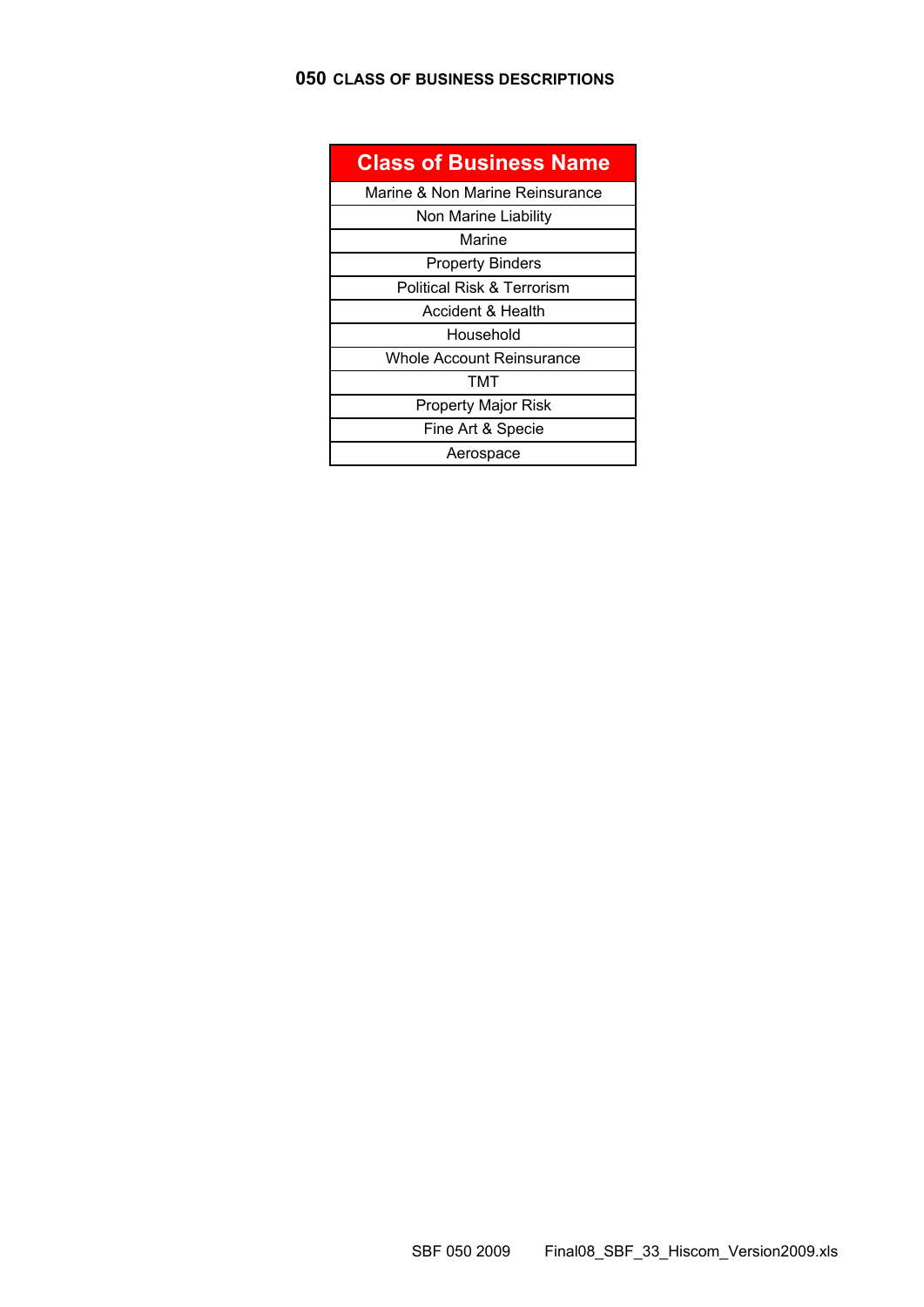# **105 UNDERWRITING PERFORMANCE FORECAST BY PURE YEAR OF ACCOUNT AT ULTIMATE 2009**

| Currency                             | <b>CNV</b>                    |
|--------------------------------------|-------------------------------|
| <b>Class of Business Description</b> | <b>Gross premiums written</b> |
| Marine & Non Marine Reinsurance      | 199,760,321                   |
| Non Marine Liability                 | 45,019,557                    |
| Marine                               | 107,860,695                   |
| <b>Property Binders</b>              | 88,269,912                    |
| Political Risk & Terrorism           | 46,428,654                    |
| Accident & Health                    | 57,366,360                    |
| Household                            | 96,858,663                    |
| <b>Whole Account Reinsurance</b>     | 86,152,439                    |
| TMT                                  | 40,030,924                    |
| Aerospace                            | 9,891,986                     |
| <b>Property Major Risk</b>           | 44,461,011                    |
| Fine Art & Specie                    | 32,400,879                    |
| Total                                | 854,501,399                   |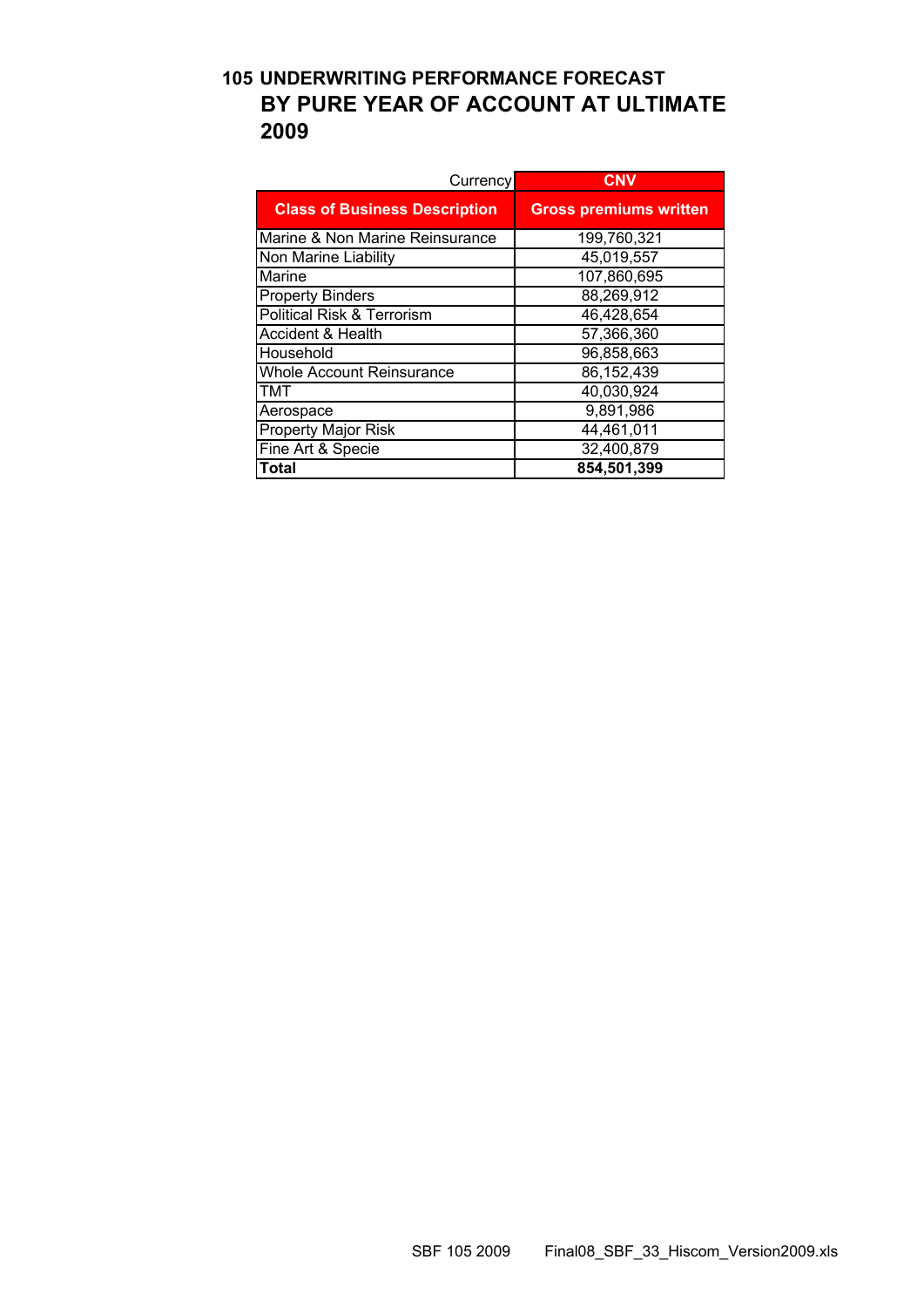#### **163 SOURCE OF BUSINESS**

#### **BY PURE YEAR OF ACCOUNT AT ULTIMATE**

#### **1) Forecast of gross premiums written**

**2009 CURRENCY CURRENCY CNV** 

| <b>DIRECT</b>                                              |             |
|------------------------------------------------------------|-------------|
| <b>Binding Authority, Service Companies and Line Slips</b> |             |
| Binding Authorities delegated outside the Managing Agent   | 228,846,924 |
| 2 Service Companies                                        | 61,055,390  |
| 3 Lineslips                                                | 19,676,120  |
| 4 Other Direct Business                                    | 196,179,579 |
| <b>REINSURANCE</b>                                         |             |
| 5 Facultative                                              | 48,903,573  |
| 6 Treaty Proportional                                      | 39,435,115  |
| 7 Excess of Loss                                           | 249,271,159 |
| 8 Stop Loss                                                | 11,133,539  |
|                                                            |             |
| $9$ TOTAL (Sum 1 to 8)                                     | 854,501,399 |

#### **2)**

**Brokers anticipated to provide in excess of 5% of the forecast gross premiums written together with the % of income expected from each.** 

| <b>Broker Name</b>                    | $\frac{9}{6}$ | <b>Gross premiums written</b> | <b>Business</b><br>arrangement fees<br>payable |
|---------------------------------------|---------------|-------------------------------|------------------------------------------------|
|                                       |               |                               |                                                |
| AON/554 Aon Ltd                       | 0.29%         | 2,478,054                     | 0                                              |
| AGL/676 Aon Ltd                       | 4.75%         | 40,588,816                    | 0                                              |
| AON/823 Aon Ltd                       | 10.40%        | 88,868,145                    | 0                                              |
| IAON/1907 Aon Re Italia Srl           | 0.10%         | 854,501                       | 0                                              |
| BEN/875 Benfield Asia Pte Ltd         | 5.29%         | 45,203,124                    | 0                                              |
| BEN/1108 Benfield Ltd                 | 2.78%         | 23,755,139                    | 0                                              |
| BEN/1125 Benfield Ltd                 | 0.12%         | 1,025,402                     | 0                                              |
| MSH/381 Marsh Ltd                     | 0.13%         | 1,110,852                     | 0                                              |
| LRM/460 Marsh Ltd                     | 0.15%         | 1,281,752                     | 0                                              |
| CTB/509 Marsh Ltd                     | 5.51%         | 47,083,027                    | 0                                              |
| BB /578 Marsh Ltd                     | 0.02%         | 170,900                       | 0                                              |
| BRE/775 Marsh Ltd                     | 11.17%        | 95,473,441                    | 0                                              |
| CNY/1044 Marsh Ltd                    | 0.01%         | 85,450                        | 0                                              |
| MIL/621 Miller Insurance Services Ltd | 7.69%         | 65,711,158                    | 0                                              |
| WIL/576 Willis Limited                | 10.32%        | 88,184,544                    | 0                                              |

**3) % of gross premiums written expected from the following sources:**

| <b>Source of business</b> | $\frac{9}{6}$ | Gross premiums written' |
|---------------------------|---------------|-------------------------|
| Consortium                | $0.00\%$      | -                       |
| Website                   | 0.41%         | 3,503,456               |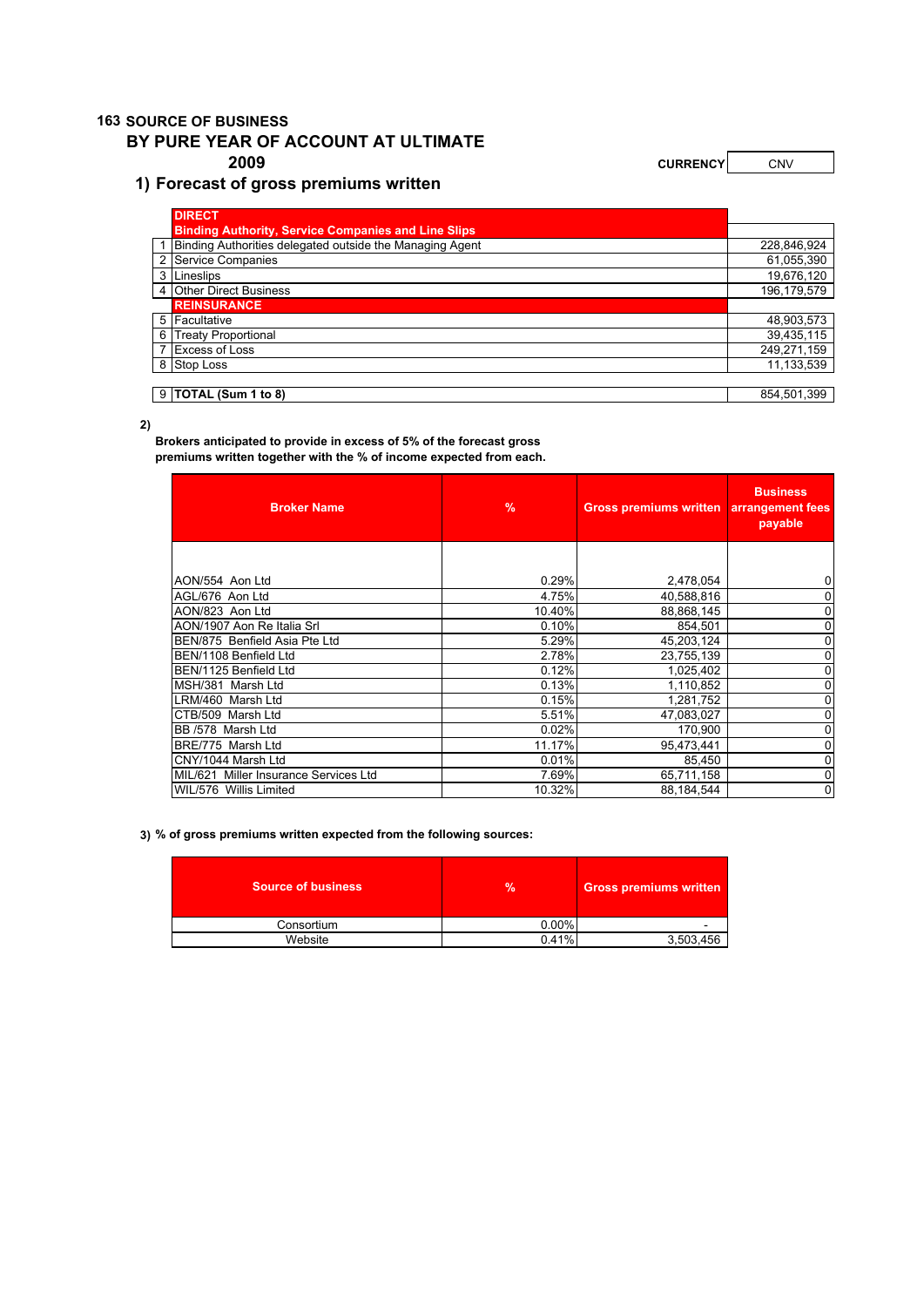### **169 GEOGRAPHICAL SPLIT OF BUSINESS BY PURE YEAR OF ACCOUNT AT ULTIMATE**

by domicile of risk

**2009 CURRENCY** CNV

| <b>Region</b>                 | <b>Gross</b><br><b>Premiums</b><br><b>Written</b> | % of Total<br><b>Gross</b><br><b>Premiums</b><br><b>Written</b><br>$\frac{9}{6}$ |
|-------------------------------|---------------------------------------------------|----------------------------------------------------------------------------------|
| <b>Americas</b>               |                                                   |                                                                                  |
| South America                 | 5,204,162                                         | 0.6%                                                                             |
| <b>North America</b>          | 426,434,623                                       | 49.9%                                                                            |
| Central America               | 8,230,587                                         | 1.0%                                                                             |
| Caribbean                     | 7,610,679                                         | 0.9%                                                                             |
| <b>Asia Pacific</b>           |                                                   |                                                                                  |
| South Asia                    | 2,890,959                                         | 0.3%                                                                             |
| Oceania                       | 9,117,119                                         | 1.1%                                                                             |
| East Asia                     | 10,486,355                                        | 1.2%                                                                             |
| <b>Central Asia</b>           | 3,235,265                                         | 0.4%                                                                             |
| <b>Europe</b>                 |                                                   |                                                                                  |
| Western Europe (excl. UK)     | 35,887,606                                        | 4.2%                                                                             |
| <b>UK</b>                     | 29,115,238                                        | 3.4%                                                                             |
| Central & Eastern Europe      | 9,422,711                                         | 1.1%                                                                             |
| <b>Middle East and Africa</b> |                                                   |                                                                                  |
| Northern Africa               | 1,968,458                                         | 0.2%                                                                             |
| <b>Middle East</b>            | 8,217,896                                         | 1.0%                                                                             |
| Central & Southern Africa     | 6,690,094                                         | 0.8%                                                                             |
| Worldwide                     | 289,989,646                                       | 33.9%                                                                            |
| <b>Total</b>                  | 854,501,399                                       | 100.0%                                                                           |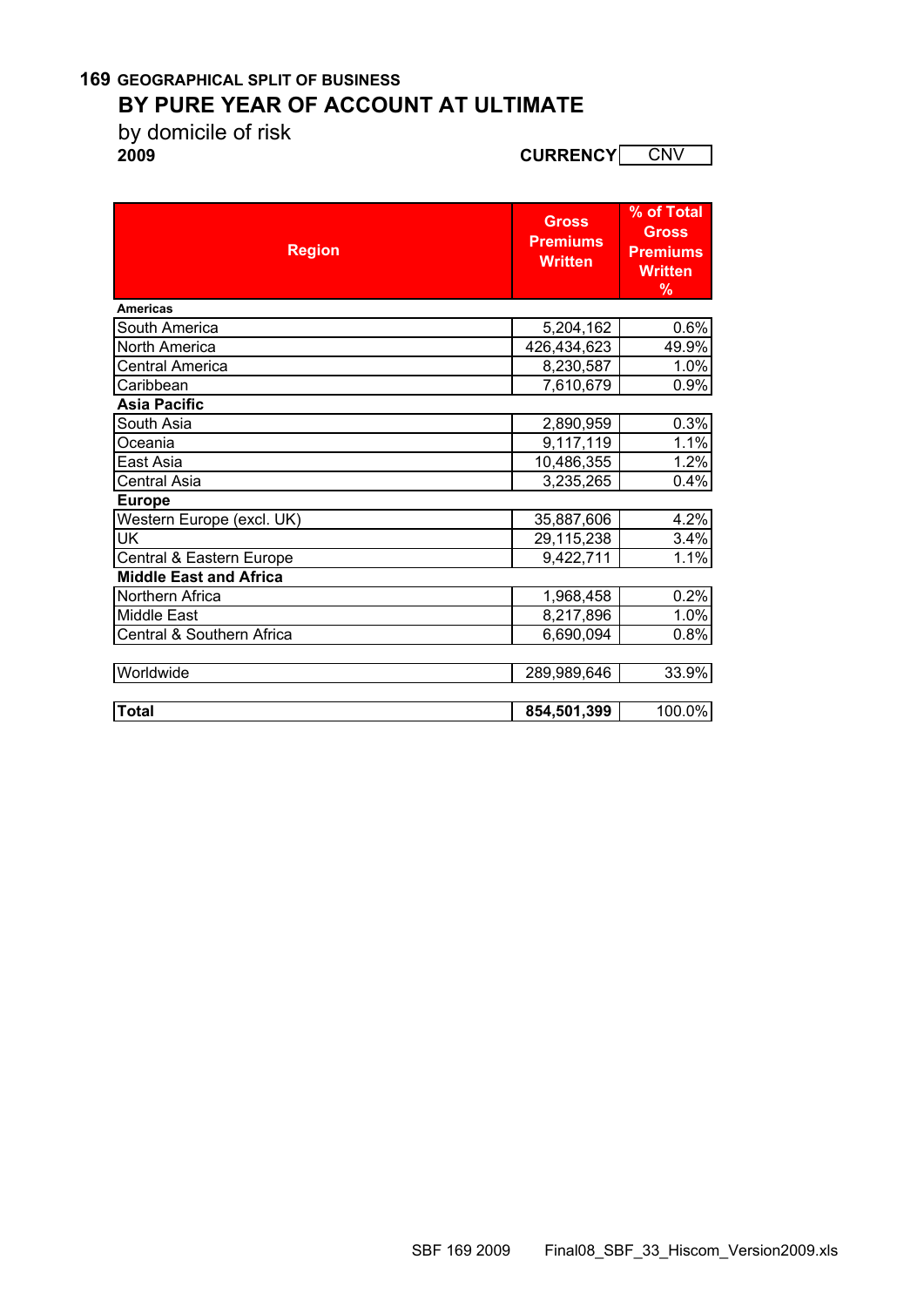#### **171 TOTAL INVESTMENT RETURNS**

# CALENDAR YEAR<sup>2009</sup>

|                                      | <b>CNV</b>               | GBP          | <b>USD</b>       |
|--------------------------------------|--------------------------|--------------|------------------|
| <b>Investment return</b>             | 47,500,000<br>10,314,000 |              | 74,000,000       |
|                                      |                          |              |                  |
|                                      |                          | Return Range |                  |
| <b>Investment Manager</b>            | From                     | To           |                  |
|                                      | (%)                      | (%)          | <b>CCY</b>       |
| AllianceBernstein Ltd                | 4.00%                    | 6.00%        | Sterling         |
| AllianceBernstein Ltd                | 3.50%                    | 5.50%        | Euro             |
| <b>Wellington Management Company</b> | 3.50%                    | 5.50%        | <b>US Dollar</b> |
| <b>UBS Global Asset Management</b>   | 2.50%                    | 4.50%        | Can Dollar       |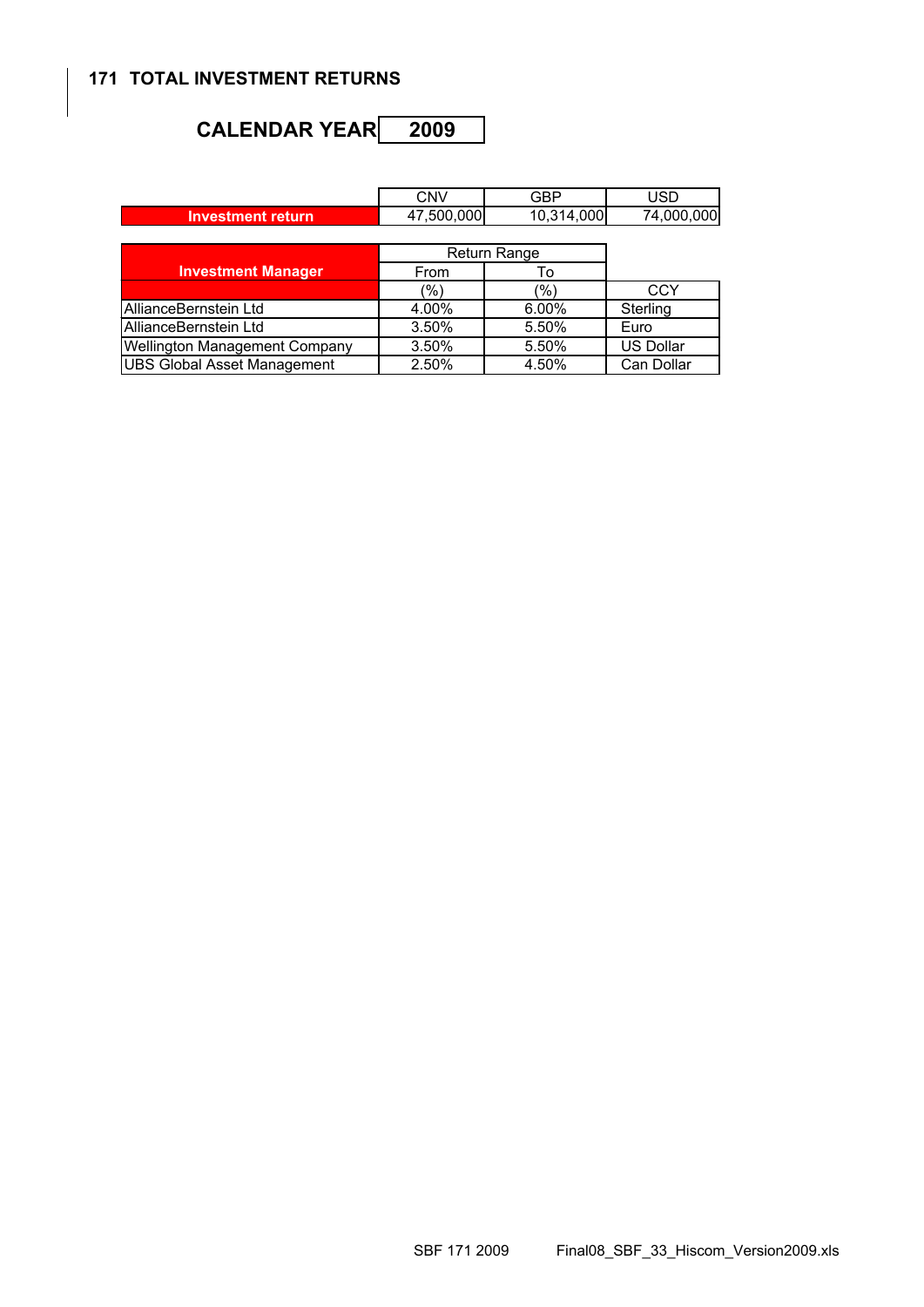#### **420 CAPACITY INFORMATION**

# **2009 CURRENCY** CNV

| <b>Capital Provider Category</b> | <b>Estimated</b><br><b>Level of</b><br><b>Support</b> | <b>New</b><br><b>Capacity</b> |
|----------------------------------|-------------------------------------------------------|-------------------------------|
| <b>Aligned Corporate</b>         | 543,750,000                                           |                               |
| Other direct corporate           | 2,500,000                                             |                               |
| Members' Agent - MAPA            | 41,000,000                                            |                               |
| Members' Agent - Non MAPA        | 162,750,000                                           |                               |
| QQS Capacity                     | 48,865,215                                            |                               |
| <b>Total Capacity</b>            | 798,865,215                                           |                               |

**Aligned (members controlled by the Managing Agent) Member** 

| Member<br><b>Number</b> | Member Name                           | Syndicate<br><b>Participation</b> |
|-------------------------|---------------------------------------|-----------------------------------|
| 053493D                 | Hiscox Dedicated Corporate Member Ltd | 543,750,000                       |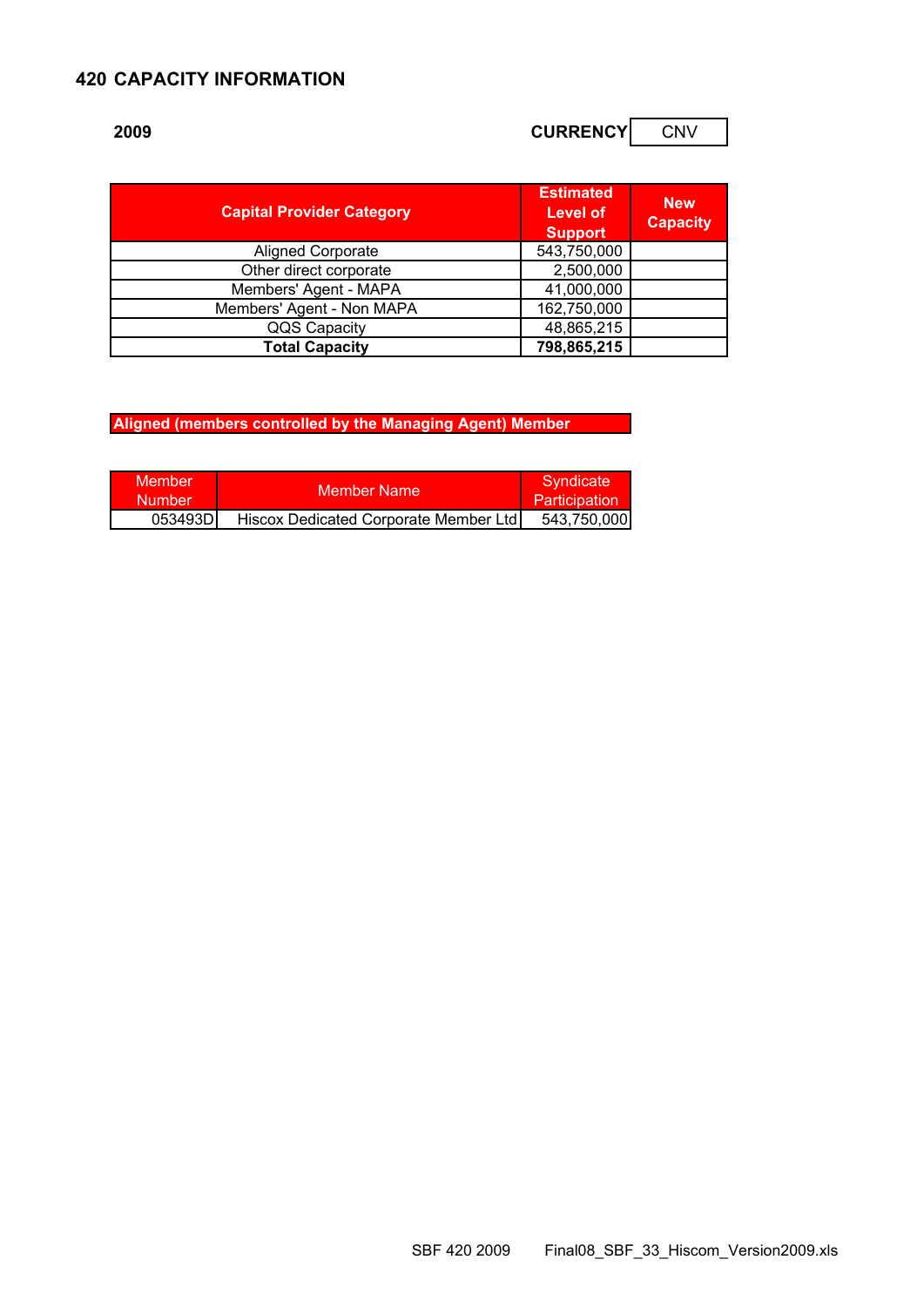### **452 Realistic Disaster Scenarios**

# **All Reporting Years of Account Combined**

|                                                               |                   | <b>CNV</b>      |                   |
|---------------------------------------------------------------|-------------------|-----------------|-------------------|
| <b>Realistic Disaster Scenario Event</b>                      | <b>Gross Loss</b> | <b>Net Loss</b> | <b>Final Loss</b> |
| Florida Windstorm - Miami*                                    | $-320,369,565$    | $-64,322,223$   | $-75, 151, 965$   |
| Florida Windstorm - Tampa Bay*                                | -416,496,366      | $-101,941,145$  | $-108,642,821$    |
| California Earthquake - Los Angeles*                          | -331,419,646      | $-62,329,371$   | -76,698,035       |
| California Earthquake - San Francisco*                        | $-359,337,401$    | $-63,723,540$   | $-78,277,439$     |
| New Madrid Earthquake - \$40 billion property loss*           | $-121,469,408$    | $-41, 122, 231$ | $-39,750,439$     |
| European Windstorm - European Windstorm Central Track*        | $-248,482,952$    | $-100,257,110$  | $-99,280,572$     |
| Japanese Earthquake - Based on 1923 Great Kanto Earthquake*   | $-210,397,757$    | -108,448,249    | -106,944,663      |
| Gulf of Mexico Windstorm - Major Hurricane Landing in         |                   |                 |                   |
| Galveston, Texas*                                             | -457,046,987      | $-122,473,015$  | -133,983,344      |
| Japanese Typhoon - Based on 1959 Typhoon Isewan (Vera)*       | $-99,255,905$     | $-54,358,495$   | $-52,731,550$     |
| Marine - Sunk/damaged Cruise liner                            | $-95,303,673$     | $-33,613,809$   | $-33,638,661$     |
| Marine collision in Prince William Sound                      | $-83,670,874$     | $-33,029,638$   | $-32,193,910$     |
| North Sea Complex - To be specified by syndicate              | $-68,683,772$     | $-33,458,847$   | $-34, 117, 499$   |
| Aviation Collision - To be specified by Syndicate             | $-54,577,022$     | $-32,048,232$   | $-33,864,792$     |
| Satellite Risk - Proton Flare                                 | $-7,084,632$      | $-3,578,405$    | $-3,578,405$      |
| Satellite Risk - Generic Defect                               | $-13,637,800$     | $-6,814,267$    | $-6,814,267$      |
| Liability - Professional Lines - To be specified by Syndicate | $-12,561,219$     | $-12,561,219$   | $-12,561,219$     |
| Political Risks - South East Asia                             | $-51,031,122$     | $-51,031,122$   | $-51,031,122$     |
| Political Risks - South America                               | $-17,804,682$     | $-17,804,682$   | $-17,804,682$     |
| Political Risks - Middle East                                 | $-12,928,071$     | $-12,928,071$   | $-12,928,071$     |
| Political Risks - Turkey                                      | $-7,534,459$      | $-7,534,459$    | $-7,534,459$      |
| Two Events - North East Windstorm*                            | $-384, 191, 554$  | $-85, 149, 772$ | $-95,830,672$     |
| Two Events - Carolina Windstorm*                              | $-372,656,602$    | $-100,275,713$  | $-81,716,037$     |
| US Terrorism - 2 ton bomb at Rockefeller Center               | $-122,417,215$    | $-65, 146, 115$ | $-66,056,471$     |
| US Terrorism - 2 ton bomb at Water/Wall St.                   | $-94,238,450$     | $-55,955,045$   | $-55,498,973$     |